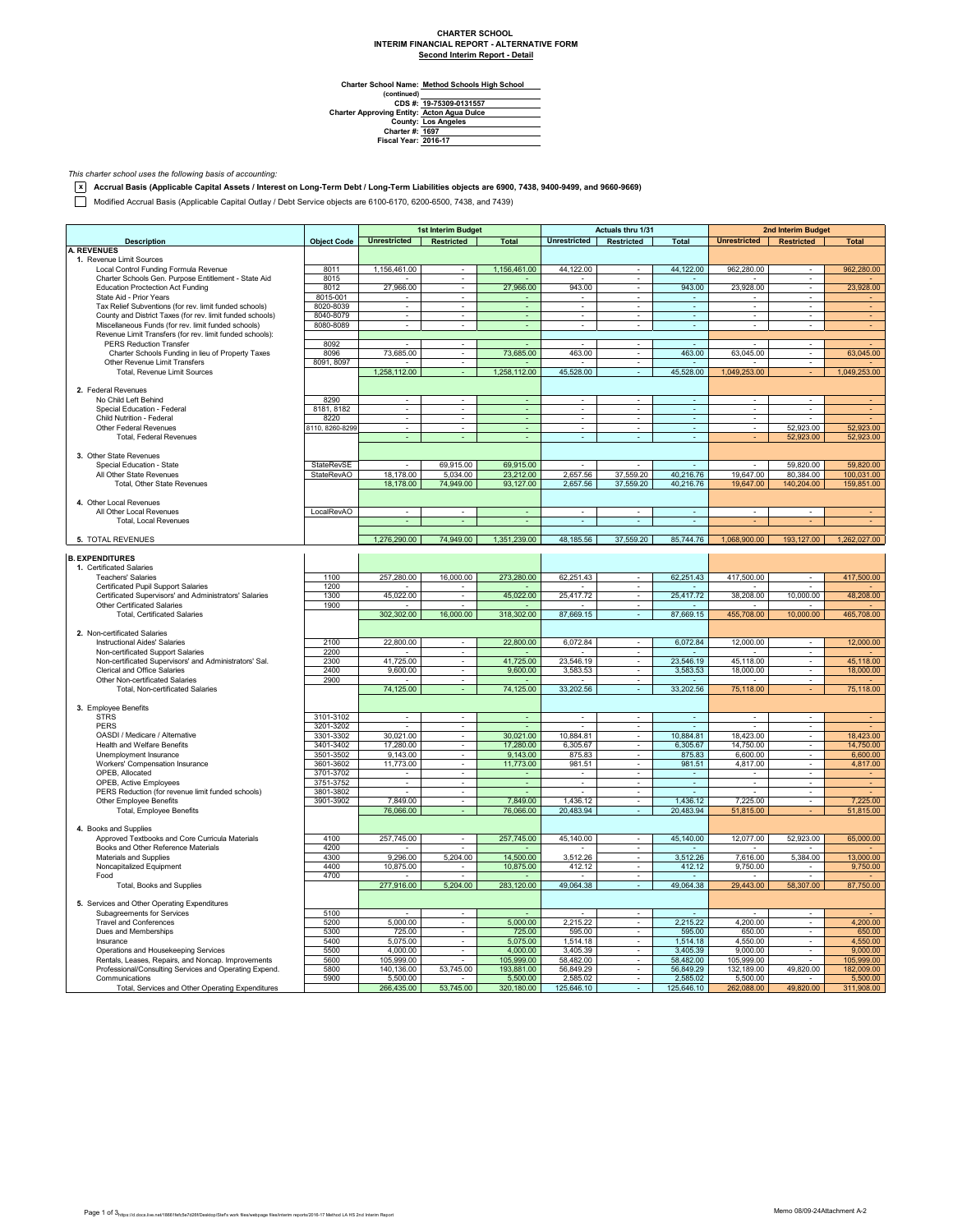## **CHARTER SCHOOL INTERIM FINANCIAL REPORT - ALTERNATIVE FORM Second Interim Report - Detail**

**Method Schools High School**

Charter School Name<br>
(continued)<br>
CDS #:<br>
Charter Approving Entity:<br>
County:<br>
Charter #:<br>
Fiscal Year: **19-75309-0131557 Acton Agua Dulce Los Angeles 1697 2016-17**

*This charter school uses the following basis of accounting:*

**x Accrual Basis (Applicable Capital Assets / Interest on Long-Term Debt / Long-Term Liabilities objects are 6900, 7438, 9400-9499, and 9660-9669)**

Modified Accrual Basis (Applicable Capital Outlay / Debt Service objects are 6100-6170, 6200-6500, 7438, and 7439)

|                                                                     |                    |                             | 1st Interim Budget       |                |                          | Actuals thru 1/31        |                          |                          | 2nd Interim Budget    |               |
|---------------------------------------------------------------------|--------------------|-----------------------------|--------------------------|----------------|--------------------------|--------------------------|--------------------------|--------------------------|-----------------------|---------------|
| <b>Description</b>                                                  | <b>Object Code</b> | <b>Unrestricted</b>         | <b>Restricted</b>        | <b>Total</b>   | <b>Unrestricted</b>      | <b>Restricted</b>        | <b>Total</b>             | <b>Unrestricted</b>      | <b>Restricted</b>     | <b>Total</b>  |
| 6. Capital Outlay (Objects 6100-6170, 6200-6500 for modified accrua |                    |                             |                          |                |                          |                          |                          |                          |                       |               |
| Land and Land Improvements                                          | 6100-6170          | ٠                           | $\sim$                   | $\omega$       | ٠                        | $\sim$                   | $\sim$                   | $\overline{\phantom{a}}$ | $\sim$                | $\sim$        |
| Buildings and Improvements of Buildings                             | 6200               | $\sim$                      | $\sim$                   | $\sim$         | $\sim$                   | $\sim$                   | $\sim$                   | $\sim$                   | $\sim$                | $\sim$        |
| Books and Media for New School Libraries or Major                   |                    |                             |                          |                |                          |                          |                          |                          |                       |               |
| Expansion of School Libraries                                       | 6300               | ×.                          | $\sim$                   | $\omega$       | $\sim$                   | $\sim$                   | $\sim$                   | $\sim$                   | ÷                     | $\sim$        |
| Equipment                                                           | 6400               | ÷.                          | $\sim$                   | $\blacksquare$ | $\sim$                   | $\sim$                   | $\sim$                   | $\sim$                   | $\tilde{\phantom{a}}$ | $\sim$        |
| <b>Equipment Replacement</b>                                        | 6500               | $\mathcal{L}_{\mathcal{A}}$ | $\sim$                   | $\sim$         | $\sim$                   | $\sim$                   | $\sim$                   | $\sim$                   | ٠                     | $\sim$        |
| Depreciation Expense (for full accrual only)                        | 6900               | ÷                           | ÷.                       | ä,             | ÷.                       | $\sim$                   | $\sim$                   | $\sim$                   | ÷                     | ÷.            |
| Total, Capital Outlay                                               |                    | $\sim$                      | $\sim$                   | $\sim$         | ÷                        | $\sim$                   | $\sim$                   | $\sim$                   | ÷                     | $\sim$        |
|                                                                     |                    |                             |                          |                |                          |                          |                          |                          |                       |               |
| 7. Other Outgo                                                      |                    |                             |                          |                |                          |                          |                          |                          |                       |               |
| Tuition to Other Schools                                            | 7110-7143          | ÷.                          | $\sim$                   | $\sim$         | ÷.                       | $\sim$                   | $\sim$                   | $\overline{a}$           | ÷                     | $\sim$        |
| Transfers of Pass-through Revenues to Other LEAs                    | 7211-7213          | $\mathcal{L}_{\mathcal{A}}$ | $\sim$                   | $\omega$       | $\mathbb{Z}^+$           | $\sim$                   | $\sim$                   | $\overline{\phantom{a}}$ | $\sim$                | $\sim$        |
| Transfers of Apportionments to Other LEAs - Spec. Ed.               | 7221-7223SE        | $\sim$                      | $\overline{\phantom{a}}$ | ÷              | $\overline{\phantom{a}}$ | $\sim$                   | $\overline{\phantom{a}}$ | $\sim$                   | ٠                     | $\sim$        |
| Transfers of Apportionments to Other LEAs - All Other               | 7221-7223AO        | ×.                          | $\sim$                   | $\sim$         | $\sim$                   | $\sim$                   | $\sim$                   | $\sim$                   | $\sim$                | $\sim$        |
| All Other Transfers                                                 | 7281-7299          | $\sim$                      | $\sim$                   | $\sim$         | $\overline{\phantom{a}}$ | $\sim$                   | $\sim$                   | $\overline{\phantom{a}}$ | ٠                     | $\sim$        |
| <b>Indirect Costs</b>                                               | 7350               | $\sim$                      | $\sim$                   | $\overline{a}$ | $\mathbf{r}$             | $\sim$                   | ÷.                       | $\mathbf{r}$             | ٠                     | ÷             |
| Debt Service:                                                       |                    |                             |                          |                |                          |                          |                          |                          |                       |               |
| Interest                                                            | 7438               | 548.00                      | $\sim$                   | 548.00         | 470.00                   | $\sim$                   | 470.00                   | 548.00                   | $\sim$                | 548.00        |
| Principal                                                           | 7439               |                             | $\sim$                   |                |                          | $\sim$                   |                          |                          | ÷.                    |               |
| Total, Other Outgo                                                  |                    | 548.00                      | $\sim$                   | 548.00         | 470.00                   | $\sim$                   | 470.00                   | 548.00                   | ÷                     | 548.00        |
|                                                                     |                    |                             |                          |                |                          |                          |                          |                          |                       |               |
| 8. TOTAL EXPENDITURES                                               |                    | 997.392.00                  | 74.949.00                | 1.072.341.00   | 316,536.13               | $\sim$                   | 316,536.13               | 874,720.00               | 118,127,00            | 992.847.00    |
|                                                                     |                    |                             |                          |                |                          |                          |                          |                          |                       |               |
| C. EXCESS (DEFICIENCY) OF REVENUES OVER EXPEND.                     |                    |                             |                          |                |                          |                          |                          |                          |                       |               |
| BEFORE OTHER FINANCING SOURCES AND USES (A5-B8)                     |                    | 278,898,00                  |                          | 278.898.00     | (268.350.57)             | 37,559.20                | (230.791.37)             | 194,180.00               | 75,000.00             | 269,180.00    |
|                                                                     |                    |                             |                          |                |                          |                          |                          |                          |                       |               |
| <b>D. OTHER FINANCING SOURCES / USES</b>                            |                    |                             |                          |                |                          |                          |                          |                          |                       |               |
| 1. Other Sources                                                    | 8930-8979          | $\sim$                      | ٠                        | $\blacksquare$ | $\blacksquare$           | $\sim$                   | $\omega$                 | $\Delta$                 | ٠                     | $\sim$        |
| 2. Less: Other Uses                                                 | 7630-7699          | $\sim$                      | $\sim$                   | $\sim$         | $\blacksquare$           | $\overline{\phantom{a}}$ | $\sim$                   | $\sim$                   | ٠                     | $\sim$        |
| 3. Contributions Between Unrestricted and Restricted Accounts       |                    |                             |                          |                |                          |                          |                          |                          |                       |               |
| (must net to zero)                                                  | 8980-8999          | $\sim$                      | $\sim$                   | ÷              | $\sim$                   | $\sim$                   | $\omega$                 | $\mathbf{r}$             | ٠                     | $\sim$        |
|                                                                     |                    |                             |                          |                |                          |                          |                          |                          |                       |               |
| 4. TOTAL OTHER FINANCING SOURCES / USES                             |                    | $\overline{\phantom{a}}$    | $\sim$                   | ٠              | $\mathbf{r}$             | $\sim$                   | $\sim$                   |                          |                       | $\sim$        |
|                                                                     |                    |                             |                          |                |                          |                          |                          |                          |                       |               |
| E. NET INCREASE (DECREASE) IN FUND BALANCE (C + D4)                 |                    | 278,898.00                  |                          | 278.898.00     | (268.350.57)             | 37,559.20                | (230.791.37)             | 194.180.00               | 75,000.00             | 269.180.00    |
|                                                                     |                    |                             |                          |                |                          |                          |                          |                          |                       |               |
| F. FUND BALANCE, RESERVES                                           |                    |                             |                          |                |                          |                          |                          |                          |                       |               |
| 1. Beginning Fund Balance                                           |                    |                             |                          |                |                          |                          |                          |                          |                       |               |
| a. As of July 1                                                     | 9791               | (209.955.87)                | $\sim$                   | (209, 955.87)  | (209, 955.87)            | $\sim$                   | (209, 955.87)            | (209.955.87)             | $\sim$                | (209, 955.87) |
| b. Adjustments to Beginning Balance                                 | 9793, 9795         |                             | ÷.                       |                |                          | ÷.                       |                          |                          | ٠                     |               |
| c. Adjusted Beginning Balance                                       |                    | (209, 955.87)               | $\sim$                   | (209, 955.87)  | (209, 955.87)            | ÷.                       | (209, 955.87)            | (209, 955.87)            | $\sim$                | (209.955.87)  |
| 2. Ending Fund Balance, June 30 (E + F.1.c.)                        |                    | 68.942.13                   | $\sim$                   | 68.942.13      | (478.306.44)             | 37,559.20                | (440.747.24)             | (15.775.87)              | 75,000.00             | 59.224.13     |
|                                                                     |                    |                             |                          |                |                          |                          |                          |                          |                       |               |
| Components of Ending Fund Balance (Optional):                       |                    |                             |                          |                |                          |                          |                          |                          |                       |               |
| Reserve for Revolving Cash (equals object 9130)                     | 9711               | $\sim$                      | $\sim$                   | ÷              | $\sim$                   | $\sim$                   | $\sim$                   | $\sim$                   | $\mathbf{r}$          | $\sim$        |
| Reserve for Stores (equals object 9320)                             | 9712               | ×.                          | ÷.                       | ÷.             | ä,                       | ÷.                       | $\sim$                   | $\sim$                   | ٠                     | ÷.            |
| Reserve for Prepaid Expenditures (equals object 9330)               | 9713               | $\sim$                      | $\sim$                   | $\sim$         | $\sim$                   | $\sim$                   | $\sim$                   | $\sim$                   | $\mathbf{r}$          | $\sim$        |
| Reserve for All Others                                              | 9719               | $\mathcal{L}_{\mathcal{A}}$ | $\sim$                   | $\sim$         | $\sim$                   | $\sim$                   | $\sim$                   | $\Delta$                 | $\mathbf{r}$          | $\sim$        |
| <b>General Reserve</b>                                              | 9730               | ×.                          | $\sim$                   | ÷.             | ä,                       | $\sim$                   | $\sim$                   | 26,241.60                | ٠                     | 26,241.60     |
| <b>Legally Restricted Balance</b>                                   | 9740               | ×.                          | $\sim$                   | $\sim$         | $\sim$                   | $\sim$                   | $\sim$                   | $\sim$                   | $\mathbf{r}$          | $\sim$        |
| Designated for Economic Uncertainties                               | 9770               | ٠                           | $\sim$                   | $\sim$         | $\sim$                   | $\sim$                   | $\sim$                   | $\sim$                   | $\mathbf{r}$          | $\sim$        |
| <b>Other Designations</b>                                           | 9775, 9780         | ÷.                          | $\sim$                   | ÷              | ÷                        |                          | ÷.                       |                          |                       |               |
| Undesignated / Unappropriated Amount                                | 9790               | 68.942.13                   | $\sim$                   | 68.942.13      | (478, 306.44)            | 37.559.20                | (440, 747.24)            | (42.017.47)              | 75,000.00             | 32,982.53     |